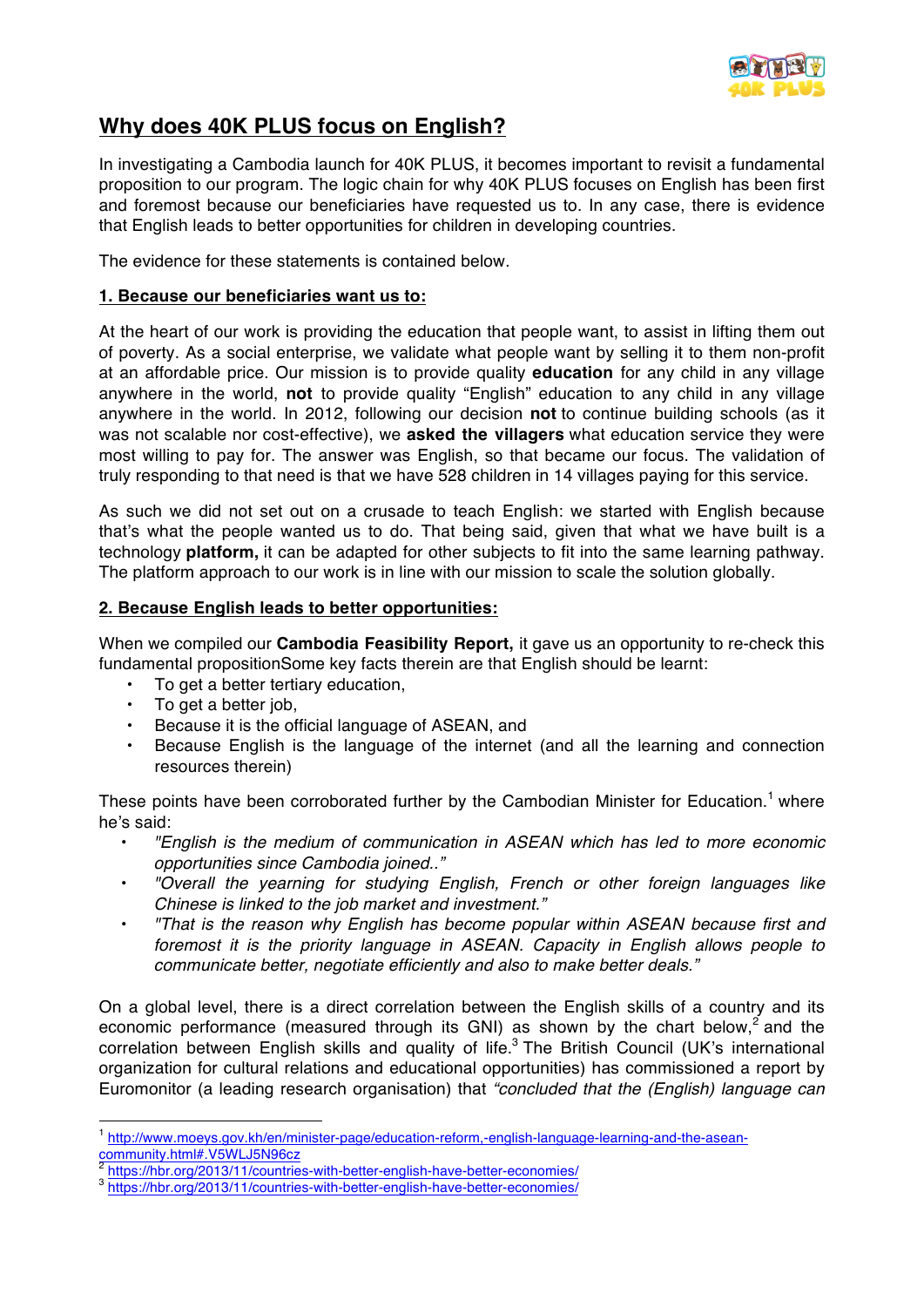

*increase the earning power of individuals by around 25% and that developing economies need access to English if they are to grow and position themselves in the global economy." <sup>4</sup>*



Indeed the scholars who argue that English does not aid economic improvement<sup>5</sup> argue that teaching English tends to focus on the urban elite, which increases inequality for the rural poor. This criticism cannot apply to 40K PLUS, as our program is targeted at the rural poor, and is designed to overcome this criticism.

## **3. It has now become a national priority for the Cambodian Government:**

The Cambodian Government released an Education Strategic Plan in 2014. The plan sets a goal to increase learning English specifically from Grade 4. $^6$ 

This point was highlighted by **Room to Read Country Director** Kall Kann in a video entitled "Why and How 40K will work in Cambodia", in which he says: *"English as a second language has been integrated into the lower and upper secondary school in Cambodia. Recently the government has increased that into Grade 4 in Cambodia… given the need in this country, given the commitment of the government, given that Cambodians have been integrated into ASEAN. This role of learning English is becoming a very big challenge for the success of the Cambodian younger generation."* 

You can see the video in full at:

https://www.youtube.com/watch?v=qc23LAJnLLM&feature=youtu.be

We are certainly not saying that children should not be learning their mother tongue. In the 2014 speech,<sup>7</sup> Education Minister Naron said that English should be introduced at Grade 4: *"When we talk about improving the quality of education, we want to focus on studying foreign languages like English, French or other languages, especially at Grade 4 because in Grades 1, 2, and 3 students focus on Khmer language and mathematics."*

- 2iYwOOXlhY&hl=en&sa=X&ved=0ahUKEwj57dmw15DOAhWBX5QKHSq1A-
- YQ6AEIQDAG#v=onepage&q=ef%20epi%20report%202013&f=false at p5<br><sup>6</sup> http://www.veille.univ-ap.info/media/pdf/pdf\_1436325627550.pdf at p25

 <sup>4</sup> http://www.teachingenglish.org.uk/article/benefits-english-language-individuals-societies

 $5$ https://books.google.com.au/books?id=rNULCwAAQBAJ&pg=PA359&lpg=PA359&dq=ef+epi+report+2013&source= bl&ots=DCFdMLcpec&sig=IaVbXiJhvnmNDOu6-

<sup>7</sup> <sup>7</sup> http://www.moeys.gov.kh/en/minister-page/education-reform,-english-language-learning-and-the-aseancommunity.html#.V5WLJ5N96cz